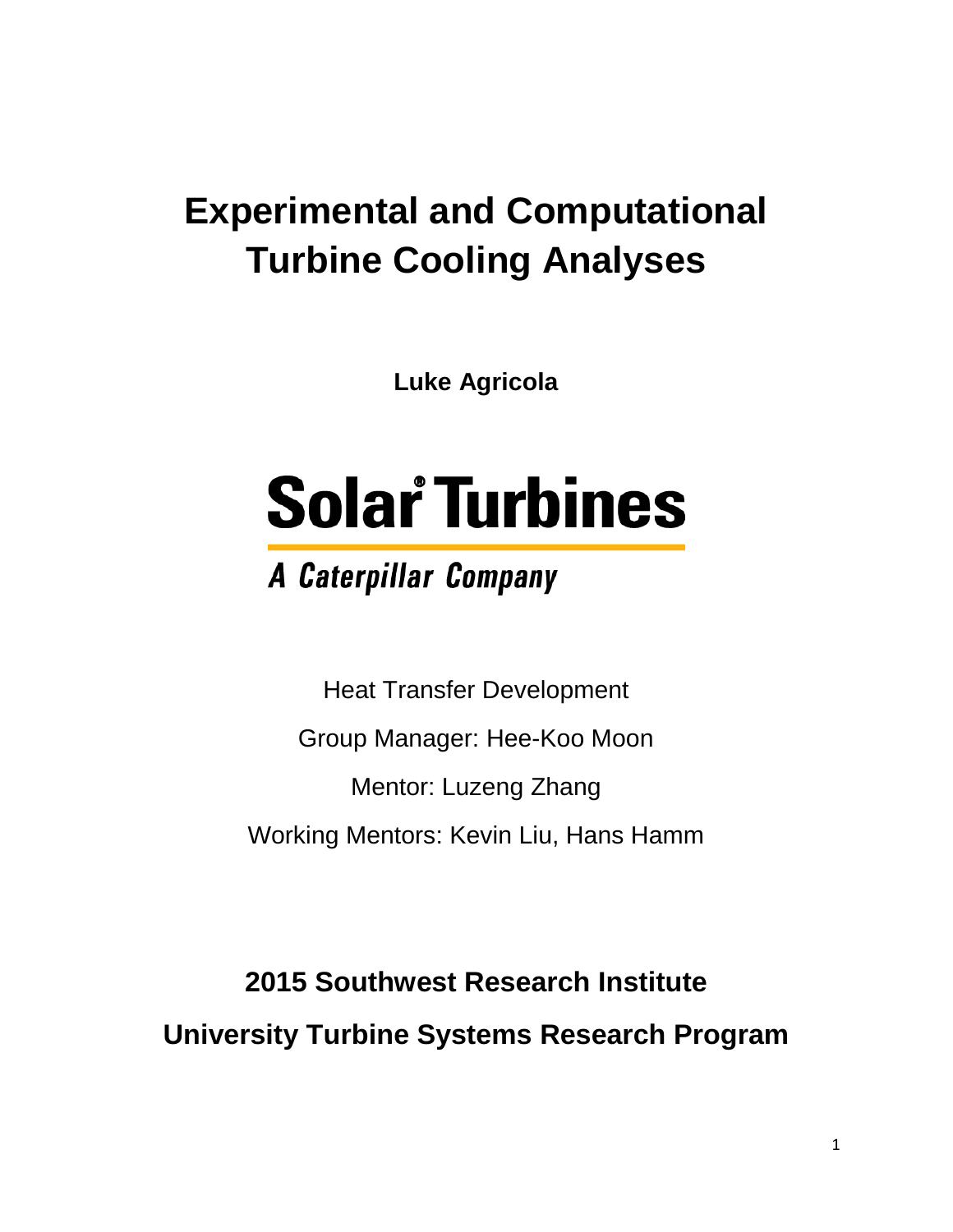## **1. Introduction**

As gas turbine manufacturers are becoming more competitive and proficient in turbine design, maximum thermal efficiency and power output are target goals. Raising the firing temperature directly increases the output power of the turbine, but introduces a need for turbine component cooling. As modern gas turbines operate with TIT's (Turbine Inlet Temperatures) hundreds of degrees hotter than the melting point of the materials used in blades and nozzles, turbine component cooling is necessary, and is becoming a hot topic of innovation and study.

Turbine components (namely blades and vanes) are cooled using highly compressed air routed around the combustor from the compressor exit. This air, though heated in the compression process, is cool relative to the melting point of these metal components. Routing air around the combustor reduces the efficiency of the engine so it is imperative to minimize the amount of coolant used performing the necessary component cooling. Since the turbine expands and cools the hot flow while extracting work, the 1<sup>st</sup> stage turbine nozzles (stators) and blades (rotors) require the most cooling.

Turbine blades can be cooled both internally and externally. Both internal and external cooling systems rely on complex geometries and cooling passages to maximize the cooling potential of the coolant air. Modern cooling system innovations typically require computational and experimental studies before being validated. In my work at Solar Turbines I participated in experimental testing of external film cooling and computational studies of internal cooling geometries.

Some of the tests outlined in this report are proprietary, so limited information is provided.

2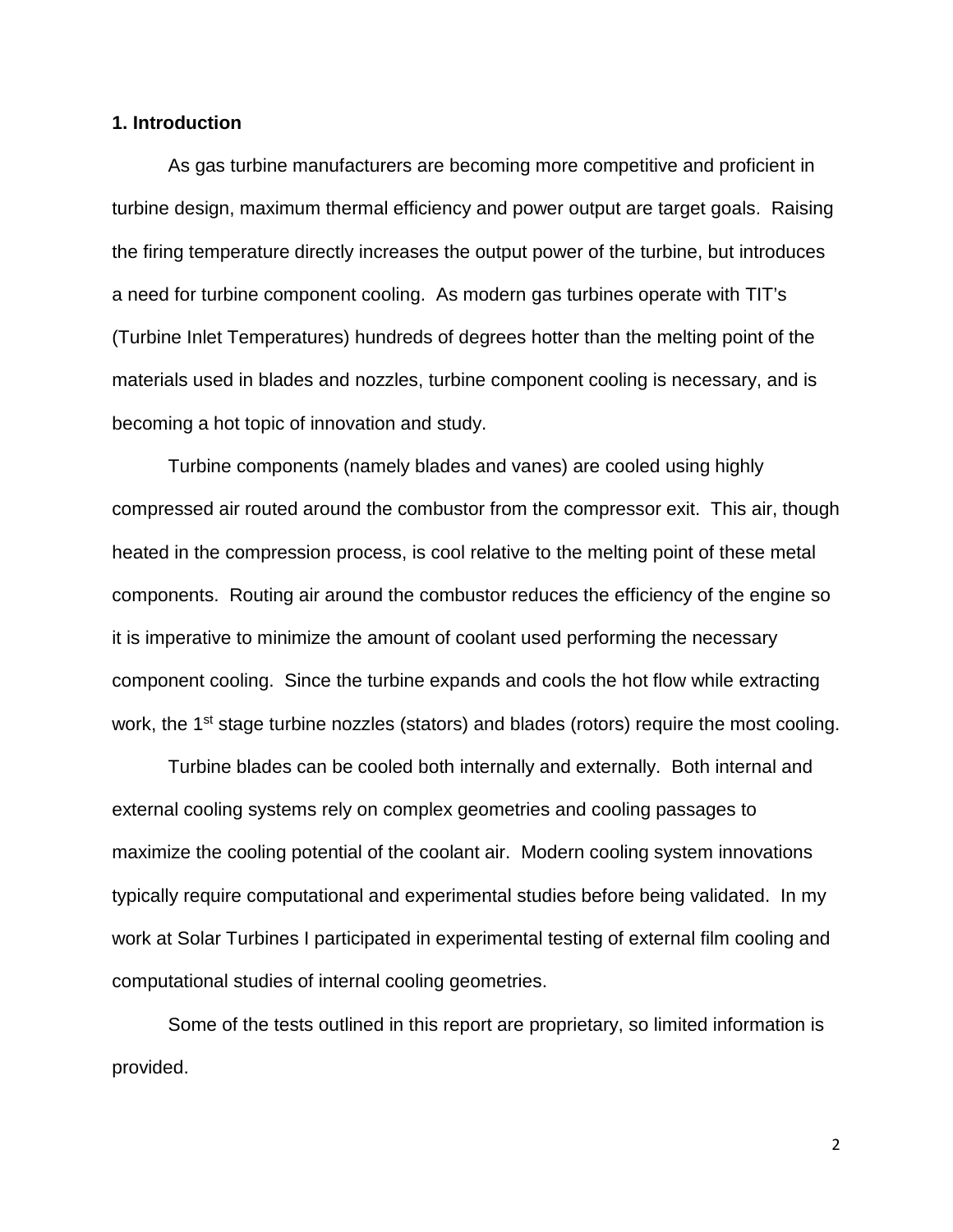## **2. Experimental Approach to External Cooling**

The 1<sup>st</sup> stage turbine nozzle and rotor are engulfed in hot gas flow at TIT conditions. The turbine airfoils experience significant convective heat transfer from the hot gas flow. The goal of external cooling is to create a "film" of coolant around turbine hot section components, interfering with the heat transfer between hot gas and metal. This film of coolant is applied at strategic locations through film cooling holes. The location, orientation, and shape of film cooling holes are all designed so that the largest area of the airfoil can be cooled with a minimal amount of coolant.

#### **PSP**

At Solar Turbines new external cooling designs are tested in a scaled turbine cascade (shown in Figure 1) using pressure-sensitive paint (PSP) to measure film effectiveness. The PSP method of studying cooling was developed at Solar Turbines as a way of measuring film coverage without the influence of heat transfer coefficients.

Pressure sensitive paint emits light at an intensity related to the partial pressure of oxygen on the paint. The lower the partial pressure of oxygen, the more light is emitted. By analyzing the adiabatic wall condition in heat and mass transfer, an analogy is created between adiabatic wall temperature and oxygen concentration at the cooled wall. This analogy enables information from the pressure sensitive paint to be translated into a useful film cooling effectiveness coefficient.

(1) 
$$
\eta = adiabatic film effectiveness (heat transfer) = \frac{T_{mix} - T_{\infty}}{T_{coolant} - T_{\infty}}
$$

$$
\eta = adiabatic film effectiveness (mass transfer) = \frac{C_{mix} - C_{\infty}}{C_{coolant} - C_{\infty}}
$$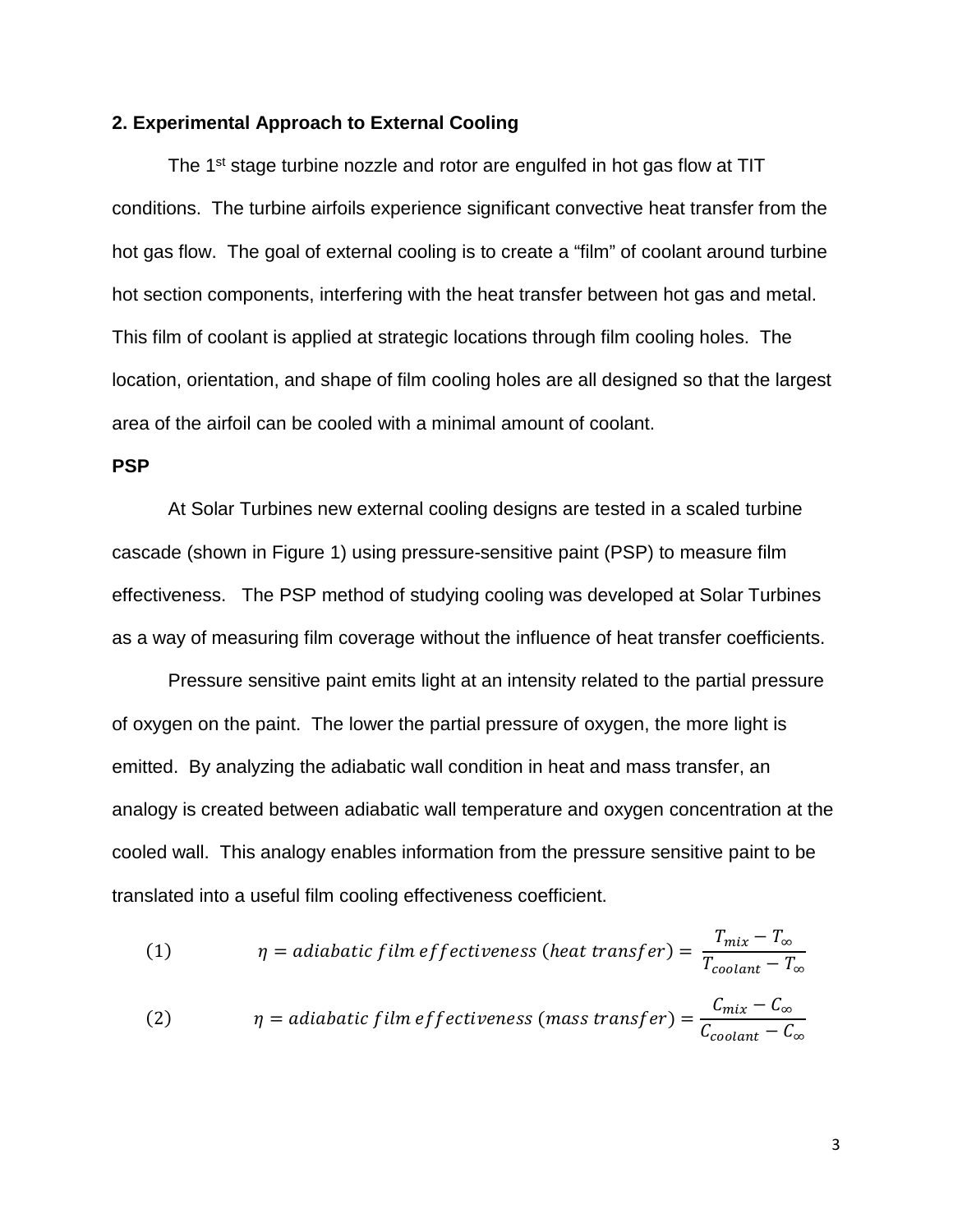Equations 1 and 2 can be compared effectively with the assumption that the Lewis number is  $\sim$  1. The adiabatic efficiency of the test section can be calculated using the mass transfer analogy and the relationship between the image intensity and oxygen concentration (PSP intensity to oxygen partial pressure to oxygen concentration).



**Figure 1:** Diagram of the test section area in the scaled cascade. Freestream flow entered from the right side of the picture, and coolant air entered from the film holes.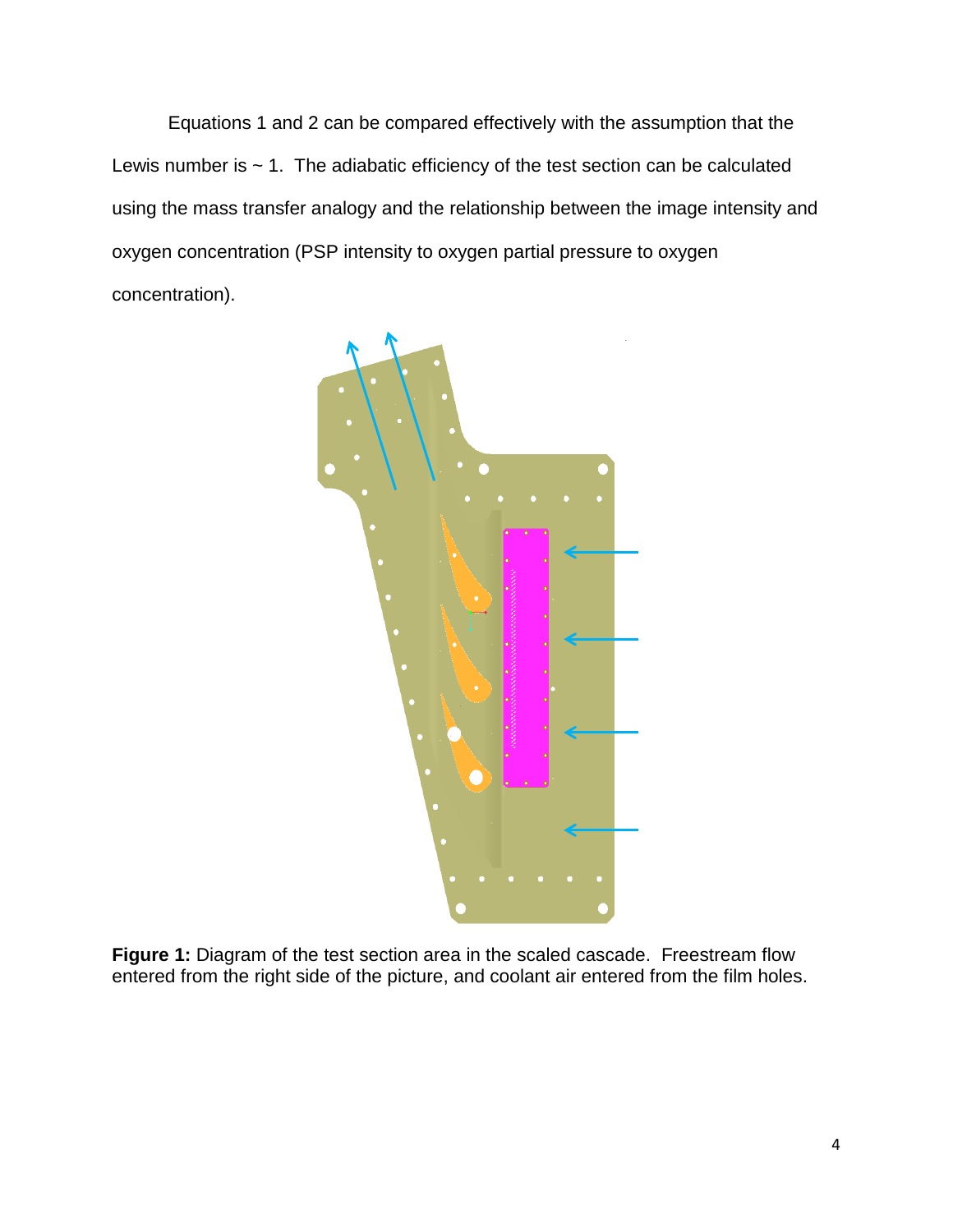# **Experimental Setup**

A diagram of the scaled cascade test section is shown in Figure 1. The freestream temperature was controlled using a mist-cooling system, and the coolant plenum was heated to match the freestream air to within 1 degree Fahrenheit.

The test section is painted with pressure sensitive paint, a LED light source is directed at the test section, and a camera filtered to only receive wavelengths emitted from the paint is used to capture images of the test section. Instead of cooled air, air or N2 at the mainstream flow temperature was flowed through a plenum to the test cooling holes as the "coolant". Since there is no oxygen in the N2 flow, PSP surfaces in contact with this flow would appear more intensely in images and the coolant flow path can be studied. By comparing images at different test conditions with a reference image (with no cooling) and a dark image (with no light, to subtract background intensity from all images), the test section's film cooling effectiveness can be determined at each test condition. The raw images are shown below in Figure 2.



**Figure 2:** Raw images from platform cooling tests. In order, the images are of the test section with air blowing, N2 blowing (notice the holes are white), nothing blowing (reference image), and nothing blowing with no light (dark image).

Tests were performed on nozzle endwall inlet film cooling hole geometries. The different geometries varied in hole diameter, hole spatial density, and injection angle. The images were processed with MATLAB and a user-written program, and a single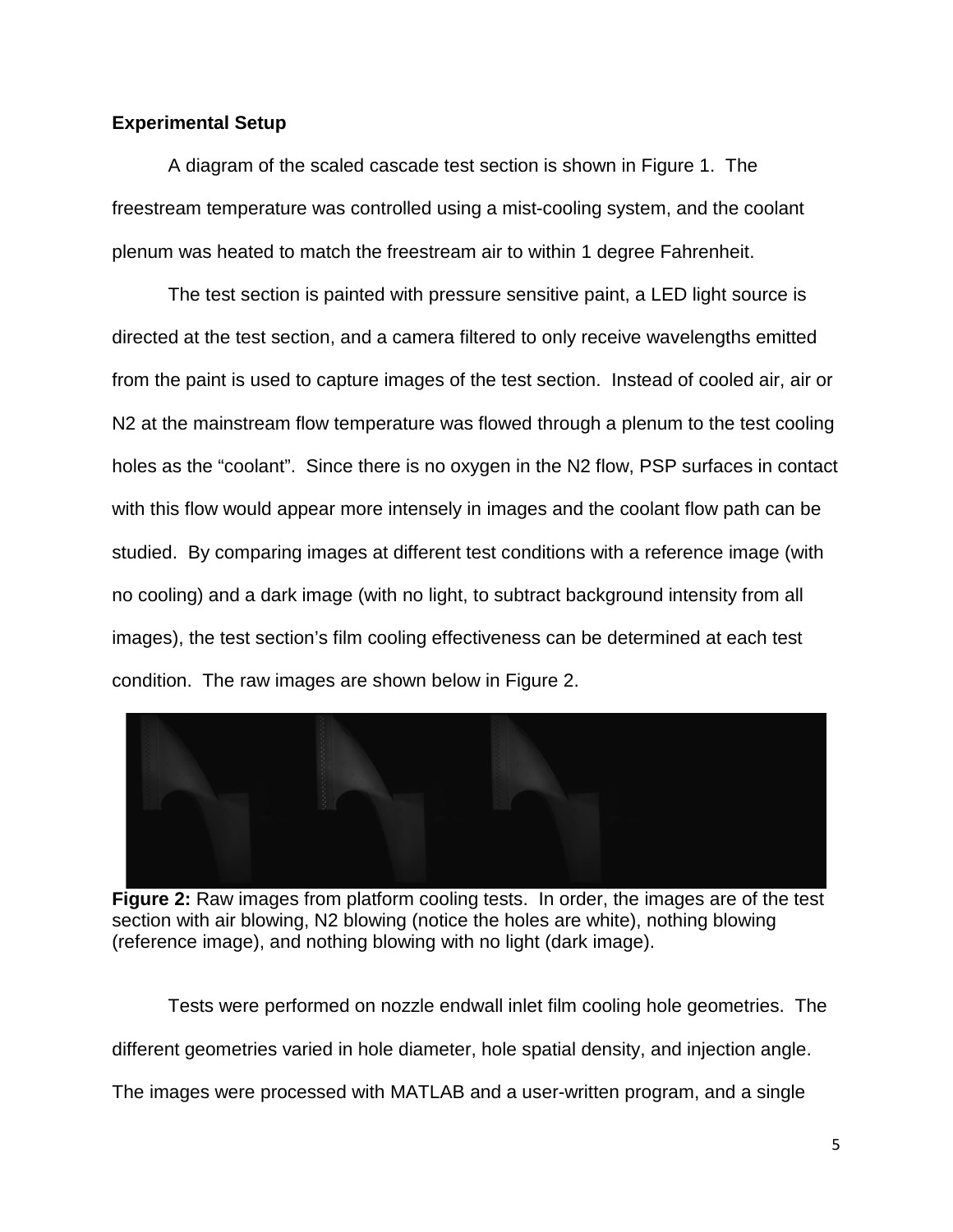"image" of spatial cooling coefficients was created for each test condition. Multiple test conditions were compared to understand the effect of flow condition on the cooling effectiveness, along with the cooling geometry.

## **3. Computational Approach to Internal Cooling**

While the external cooling holes create a film of coolant over the platforms and blades, there is a complicated geometry on the interior of each blade that cools the blade from the inside. Networks of passages, pin fins, and impinging flows all work together to reduce the temperature of the blades. After traveling through the internal passages the cooling air is expelled through slots on the trailing edge of the airfoil.

Sometimes the cooling geometries are tested statically, without the influence of high rpm rotation. However, these tests do not incorporate rotational effects such as the Coriolis Effect, which can impact coolant flow paths and leave some areas inadequately cooled. To study the Coriolis Effect, Solar Turbines created a larger rotating cooling passage. By monitoring the pressure and temperature in different parts of the internal passages, differences between the static and rotating coolant flows can be analyzed.

#### **Computational Model**

The pressure and temperature sensors in the Coriolis rig can only provide information at specific locations, and a more encompassing view of the internal fluid flows was desired. CFD simulations of the corresponding blade had been created for engine test conditions, but were not matching the experimental data from the rig. This was possibly attributed to the Coriolis rig not running at engine test conditions and the

6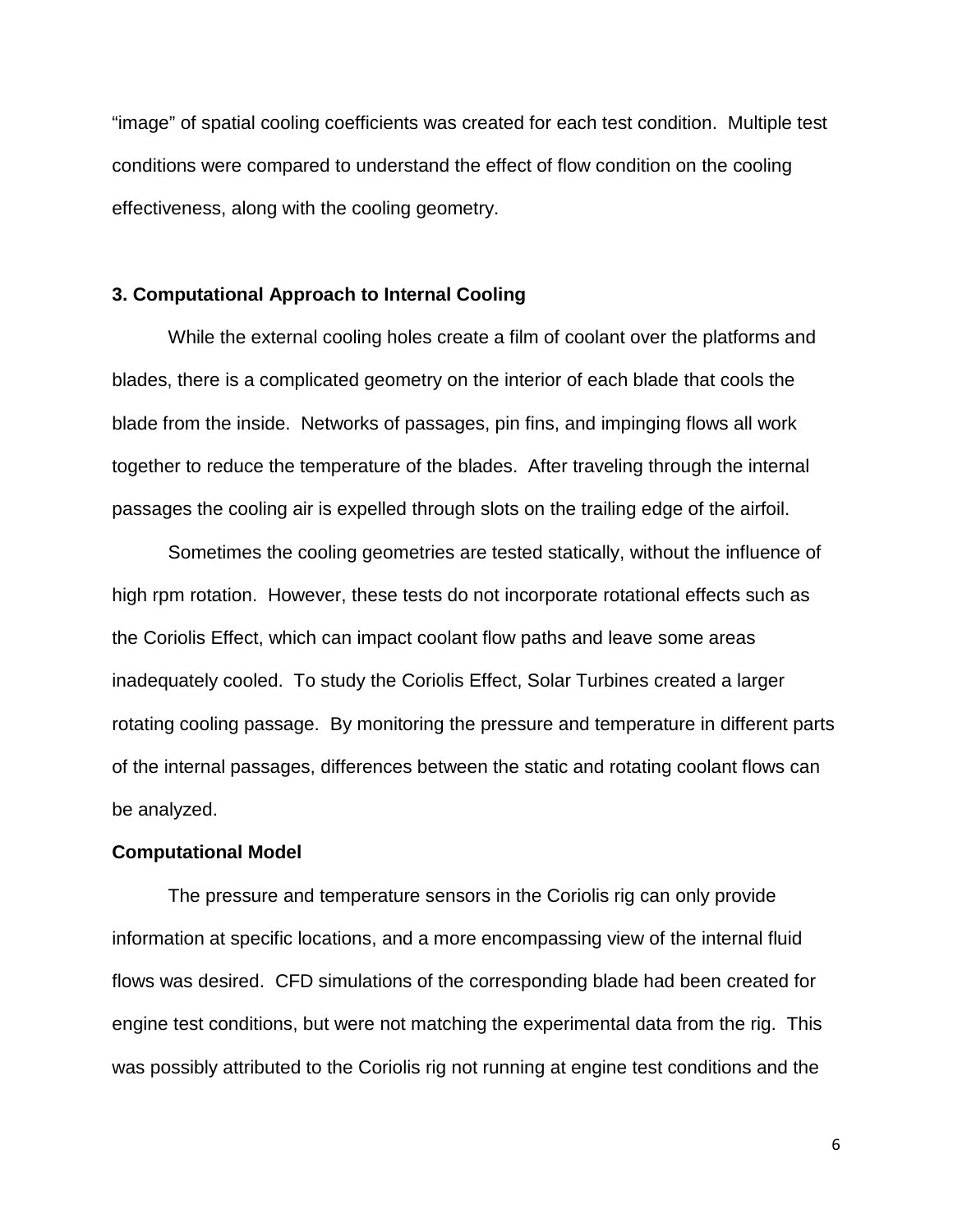larger scale of the passages in the test rig. To compare the computational and experimental results, a CFD simulation of the Coriolis rig (with proper scaling and correct test rig conditions) needed to be created.

After editing the CAD models of the internal fluid geometry, it was uploaded into Star CCM+. The inlet-exit pressure ratio was provided from the rig testing as the governing flow parameter, so stagnation pressure inlet and static pressure outlet boundary conditions were desired. These conditions would be applied to match the CFD simulation pressure ratio to the rig test in the hopes of providing comparable data.

Once the boundary conditions were applied and the flow physics models were edited, three different meshes with different mesh base sizes were run. As the mesh base size decreases, the number of cells in the mesh increases, increasing solution accuracy and necessary processing capabilities. The solutions from the three meshes were compared in a mesh density study. A mesh size was chosen based on the accuracy of the solution and the time required to run simulations with the mesh.

Multiple different flow cases were simulated with the passage geometry to study coolant flow losses around a particular flow split. Pressure ratios between cases were matched to .3%, so the different cases could be compared with accuracy. The simulations matched the test in terms of pressure ratio, mass flow, and flow split losses, validating the rig test data. The flow was analyzed with streamline animations and data report plots.

7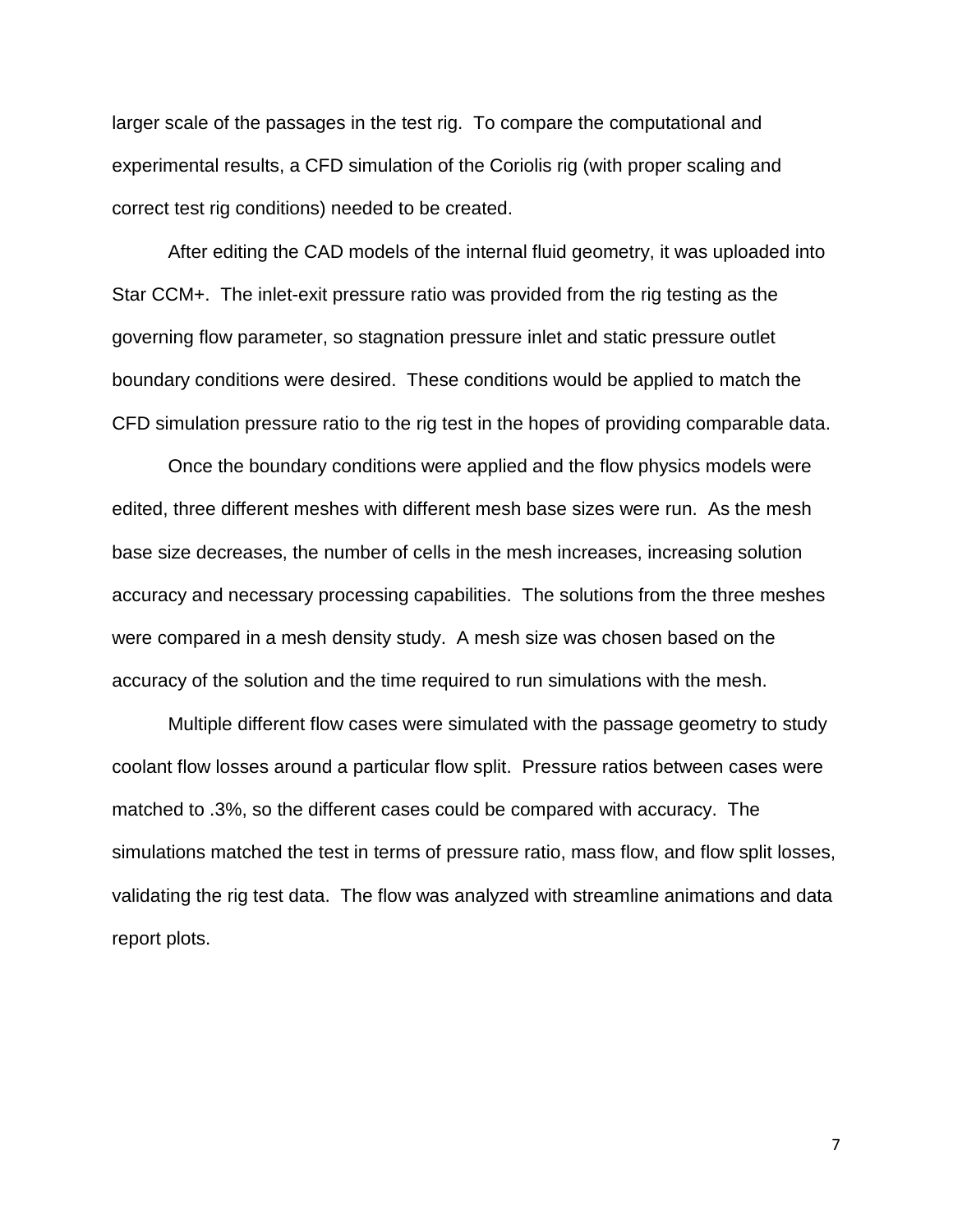# **4. Conclusion**

The external film cooling tests provided data for current and future first stage nozzle cooling configurations. The data will be used to determine the most efficient use of coolant, and the effects different inlet film cooling hole geometries have on downstream coolant flow coverage.

The internal cooling simulations validated test data by matching target parameters, and offered more information about flow path changes under blade rotation. Further rig tests will be performed to study different consequences of rotation, and internal geometry updates may be performed to better control coolant flow under rotation.

During my internship at Solar Turbines I saw a wide variety of experimental techniques and became experienced with computational fluid dynamics simulations. I also gained experience with both internal and external cooling concepts. With these different outlooks, I now have a comprehensive perspective of 1<sup>st</sup> stage turbine airfoil cooling.